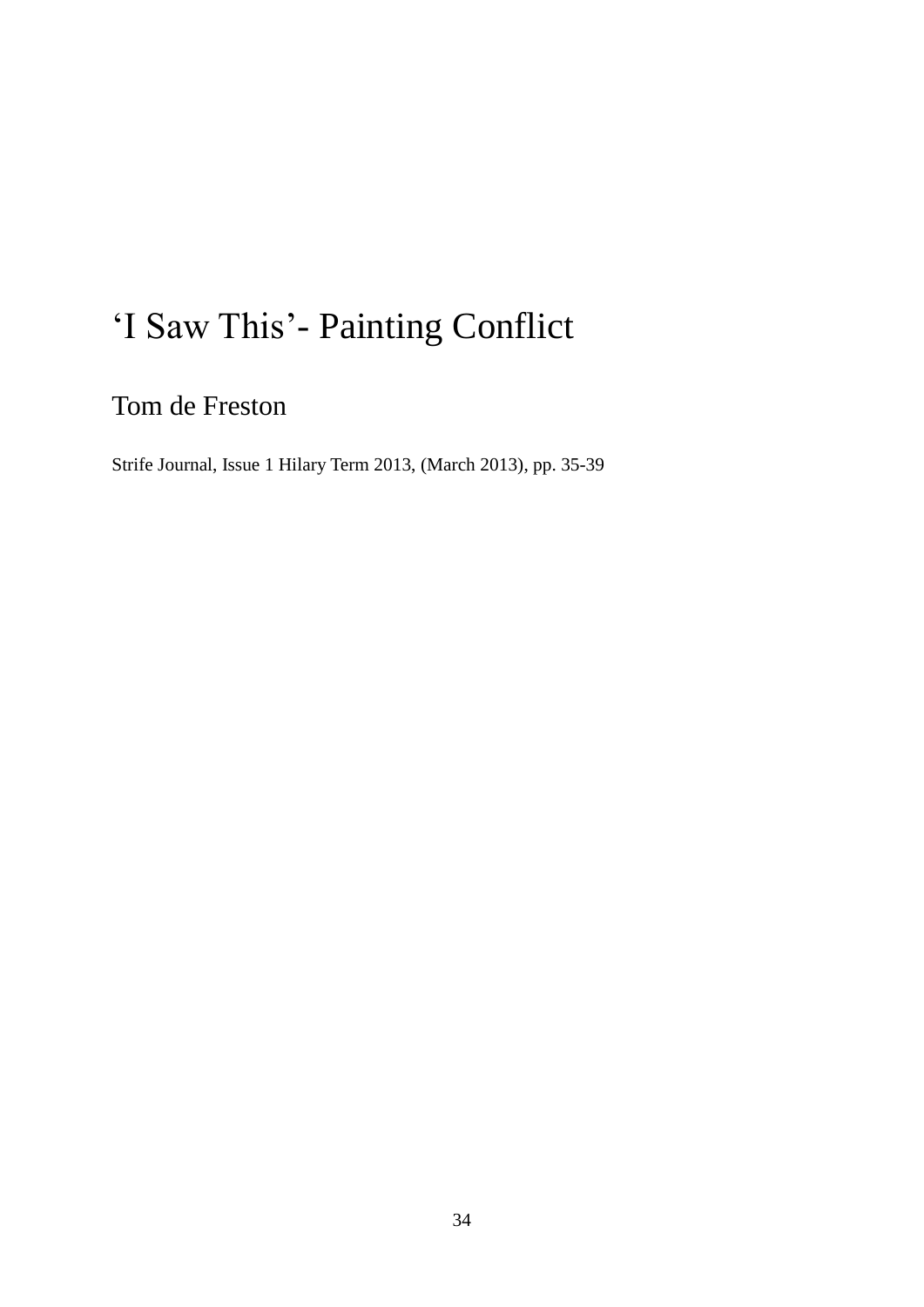## **'I saw this' - Painting Conflict.** Tom de Freston

"Yo lo vi" (I saw this) is the phrase beneath one of Goya's 'Disasters of War' etchings (1810-20). It is a collection of 82 copper plates showing the worst scenes from the Spanish uprising against Napoleon and the subsequent Peninsular War. We see a decapitated head hanging as a trophy on a tree, a man wielding an axe treating a human head like a block of wood, the use of rape as a weapon of war and the corpses of the dead being buried. In the etching labelled "Yo lo vi" we see a mother and child fleeing, the child looking back out of the frame, undoubtedly witnessing the horror from which they flee. It is a child"s eyes telling us "I saw this" which hits home more than any other image.

"Yo lo vi" is effectively what I am saying when, with one click of a button I send a photograph of myself, stood in front of Goya"s "2nd and 3rd of May' paintings (1808) in the Prado, from my phone to facebook/twitter. It is me declaring, I am here, ticking off the must-see pictures and further polluting a bloated digital landscape with more white noise. Is this it? I ask myself. Are these paintings just disposable experiences, consumed as hastily and vacuously as the mass of imagery that suffocates our modern existence?

These paintings are not the 'Mona Lisa', a kitsch celebratory painting as empty as its reality TV descendants. You can view the 'Mona Lisa' through the screen of another"s I-phone in the Louvre, or in a thousand pieces in the gift shop. You can see it, tick it and move on. However, despite your best intentions Goya"s May paintings do not let you do that. They refuse your shallow glance, and force you to really "see this".

In the '3rd of May' we see an individual stare into the face of death, one clawing his eyes, like a child trying to block out a nightmare, another we see looking beyond his copper plate, desperately seeking something beyond his nothingness. A row of anonymous soldiers punctuate the picture diagonally, repetitive beasts extending into the distance, eyesight firmly aligned down the barrel of a gun. The picture is a game of two halves, those with intent to kill, and the figure who will be killed. Paused in this moment we bounce back and forth between the two lines like a blood-filled game of tennis.

In the '2nd of May' we see the moment in flux. A dead figure sliding off a horse like a slab of meat down a butchers block, knives held at arms-length, ready to strike, like a still from Alfred Hitchcok's 'Psycho'. a muscular, dynamic vortex of energy, horses and limbs circling around the descending figure. An orgy of violence and an "ecstasy of fumbling". Outside of the picture frame an image expands beyond itself through a process of visual echoes. We see a horse immersed in conflict, reminiscent of Pablo Picasso's 'Guernica', with its distorted angst-ridden horse. The role of horses in war imagery cannot be ignored. Horses are symbols of power, iconographic metaphors of the state. Military leaders and monarchs have always been depicted on horses, with perhaps no more ludicrous example than Jacques-Louis David"s painting of 'Napoleon crossing the Alps' (1800/1). The image depicts Napoleon in all his finery at total ease with his task of controlling a magnificent bucking horse. It is an unintentionally comical metaphor of the great leader in total control of the state. Paul Delaroche would later depict the same scene in 1850 with a far greater degree of historical accuracy, Napoleon riding clumsily through the hills on top of a donkey. For the scene of state control depicted by David we can read the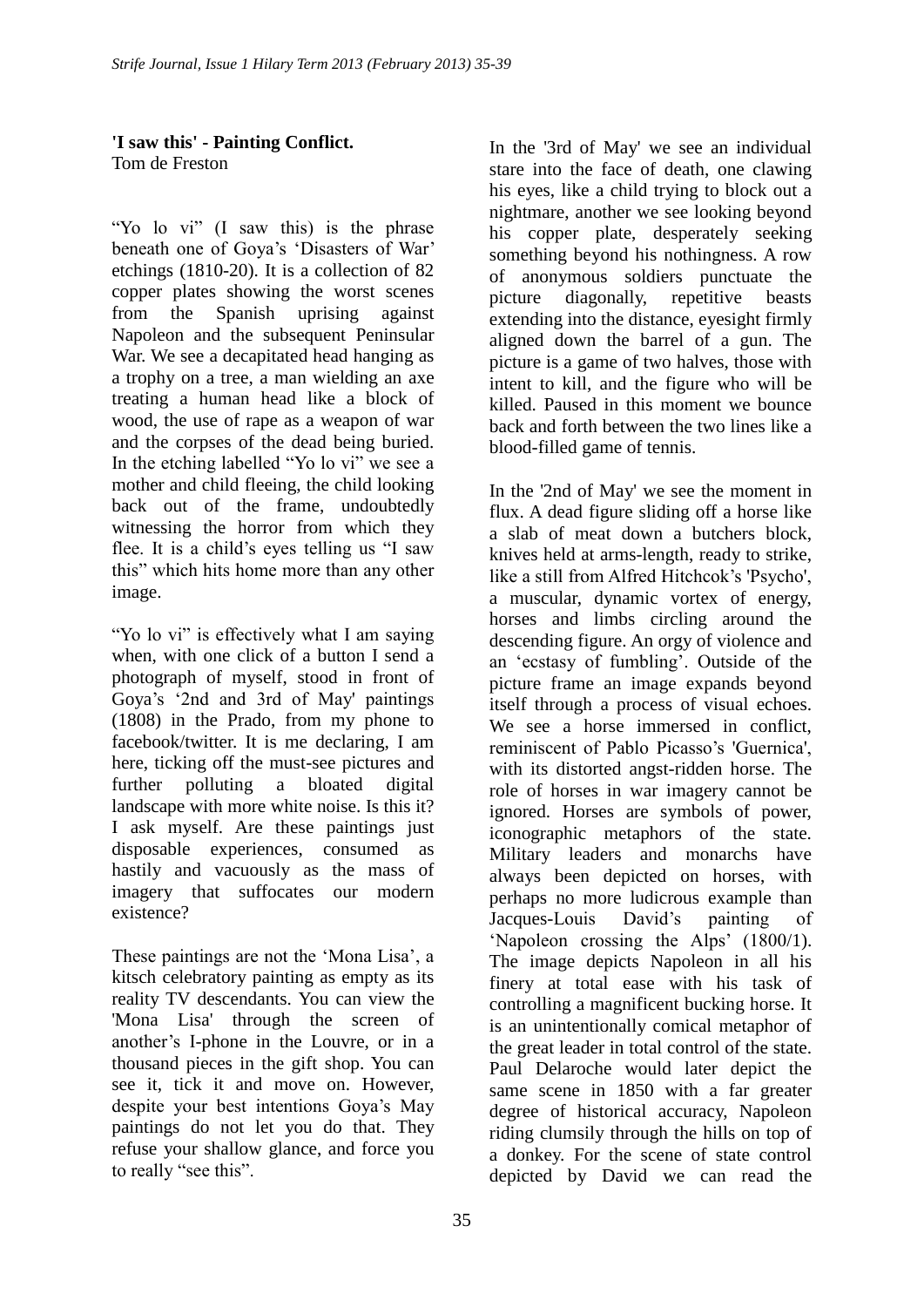opposite from that in Goya"s painting, the symbol of a power structure being attacked, the falling horse a far more eloquent and poetic image due to its relation to the pomposity of prior images such as David's

In "The 3rd of May" we can"t help but see Edouard Manet's 'Execution of Maximillian" (1867-69), a work which quotes "The 3rd of May" directly. The composition is very similar, with a row of anonymous soldiers cutting across the piece. But this time the trigger has been pulled. Attention rests on the one soldier whose face we see; he is casually reloading his gun as if the process of taking another humans life was no more morally complex than moving parts in a factory production line.

We are also reminded of Yue Minjun's The Execution' (1995), a lesser known quotation of Goya"s "The 3rd of May". In Miniun's worlds everyone is the same. both the soldiers and the victims flaunting distorted laughing faces. The soldier to the far right reloads an imaginary gun; were it not for the reference we might read it as an air guitar. Either way the nod to both as phallic symbols, and thus to masturbation, is clear. The gun is a phallus which ejaculates bullets, and so war today is pornographic.

Consider Guy Debord"s "Society of the Spectacle" (1967), a Marxist diatribe on commodification"s corrosive influence on our connection to reality. In regards to war his thinking has direct relevance to the Vietnam war and the public consumption of it. For the first time moving images of a war involving US citizens were being fasttracked into the sitting rooms of an American audience. This increased awareness and access could be argued to create a greater connection between audience and victim in the theatre of war. However, a Debordian view would argue that the exactly the opposite takes place.

The continuous repetition of imagery is so excessive that we experience empathy fatigue. From the safety of a sitting room we can consume this imagery, offering up a socially responsible veneer of pity without the need, desire or ability to truly connect. 'Everything that was directly lived is now merely represented in the distance', the role of the image has subordinated lived experience, the spectacle obfuscated reality, and we are left, the spectators drugged by spectacular  $images.<sup>1</sup>$ 

If such a thesis is to be believed, even in part, then this condition can only have worsened. Jean Baudrillard"s "Simulcra and Simulation" is a Poststructuralist account of this evolution, musing on the neo-platonic notion that society has been replaced by a representation. It is a semantic deconstruction in which signs and symbols have become destabilised, signifier separated from the signified. Language, mass media, the technological revolution (in particular the internet) have taken us further along a path in which, paradoxically, our increased connectivity has resulted in alienation. It is the primary existential crisis of contemporary existence. Baudrillard uses an analogy from "On Exactitude" by Jorge Luis Borges, in which a map of an empire is made that is so detailed that it covers the entire empire itself. Representation consumes reality.

Is this where we find ourselves? Is this what war is today for the consumer? Over the last few years twenty-four hour news, blog sites, twitter accounts and facebook feeds have been loaded with stories and images from across the world: Iraq, Afghanistan, Libya, Syria, the Congo, Pakistan, Egypt, Palestine, Israel and Mali. But do we engage with images of conflict, pain and suffering? Or are they a mere series of incomprehensible notes in the cacophony of contemporary existence? Is this what we mean when we talk of the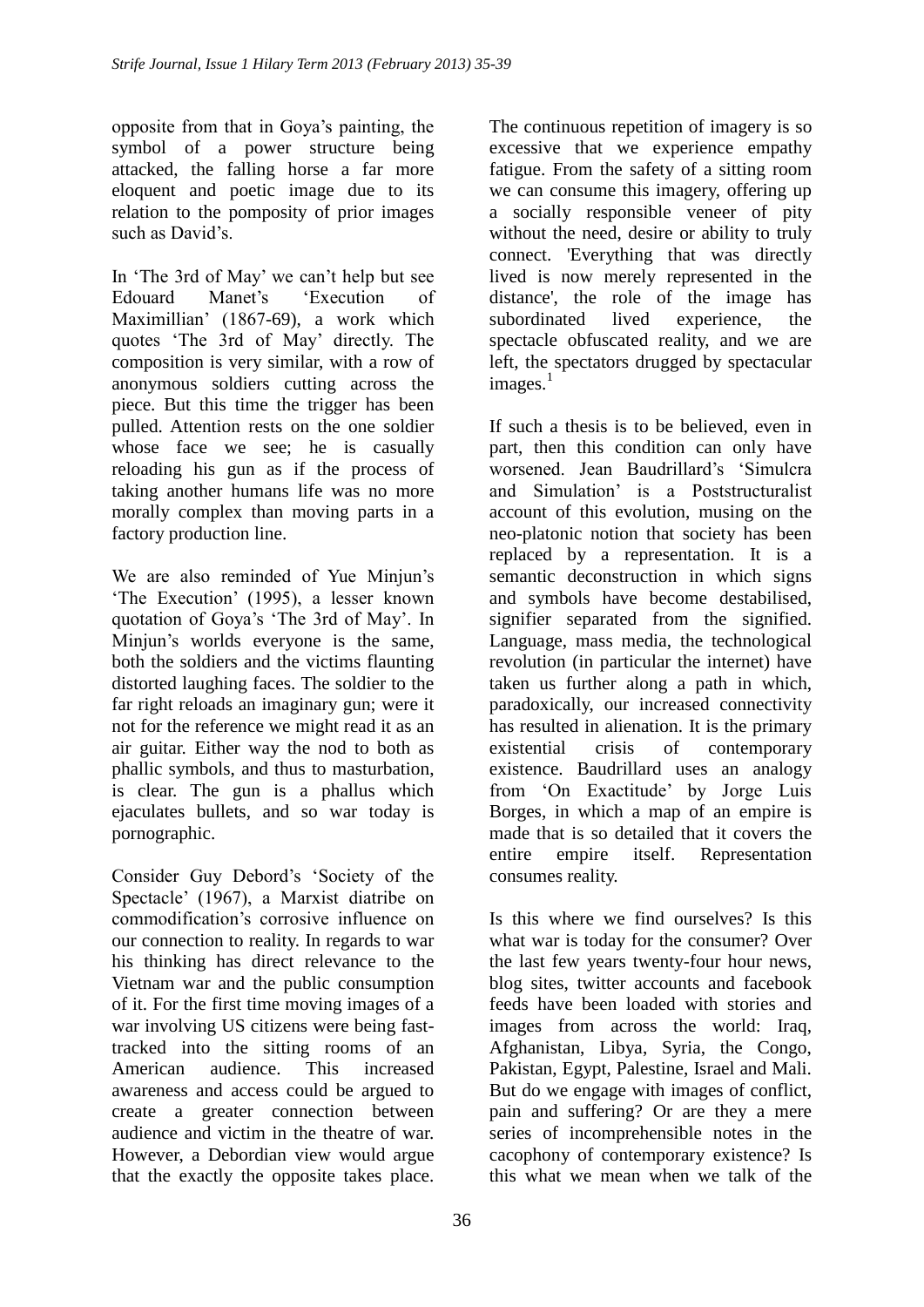pornography of modern conflict? Certainly the distinction between the two, pornography and war, and the role of the internet in both should not be ignored. They both contain a similar process, in which an excess of imagery must lead to some form of abstraction.

Consider Prince Harry"s recent remarks. The prince was in charge of firing an Apache"s Hellfire"s air-to-surface missiles. He said of his job:"It's a joy for me because I'm one of those people who loves playing PlayStation and Xbox, so with my thumbs I like to think I'm probably quite useful."<sup>2</sup> There is inversion here, as computer games become more real it seems that the reality of war itself has become less and less real. This is not a criticism of Prince harry himself but of the process, one in which drone strikes and collateral damage are two further examples of how the weapons and language of war dangerously enact a process of divorcing action from reality. This semantic distinction is not just a philosophical point; this process of alienating the action from its consequence is morally dangerous as it removes awareness and responsibility. It is this distancing which aligns war to pornography.

The changing ways in which we engage with imagery, particularly imagery of conflict, hugely impact upon our perception of past imagery. Debord and Baudrillard are obtuse and polemic at points, but within their literature we find thoughtful and important critique of how we engage with the world around us.

So, when we stand in front of Goya's '3rd of May" and "2nd of May" paintings in the Prado we are not in a bubble, neither are we are transported back to 1808. We are individuals living some two hundred years later, considering an image of war and suffering and consuming under the influence of contemporary society, culture and media. Hence we take in the paintings in front of us, prior to giving it historical context; a hierarchy of viewing which is normally ignored.

The two Goya paintings are History Paintings, pictorial accounts of actual historical events. Napoleon I of France had crowned himself Emperor of the French Republic in 1804 - a wonderful piece of egotistical stage management, being both the giver and receiver of power. Napoleon then looked to spread and tighten his grip on much of Europe, through war and political manoeuvring. Charles the IV (an ineffectual Spanish Monarch), Manuel de Godoy (the ambitious Spanish Prime Minister) and Ferdinand VII of Spain were some of the victims of Napoleon's powers of persuasion in a game of political chess, eventually resulting in Joseph Bonaparte taking control of the Spanish throne in March 1808 and giving Napoleon control of Spain. Resentment to the new regime led to the May uprisings in Madrid. The '2nd of May' depicts the uprising in Madrid, the '3rd of May' depicts the French reprisal.

Situated in this context we are forced to ask what these paintings tell us about war both historically and today. The '3rd of May' is generally held up as the masterpiece, and quite rightly, in terms of pictorial invention it is one of the key paintings of the 19th Century. It offers one of the last great death cries of History Painting. History Painting had previously depicted iconic, important individuals at key dramatic moments from high literature, the bible or History: Jesus, Napoleon and King Lear. These are the men of power who tend to take centre stage in the blockbuster theatre of narrative painting. Goya changed the script. In the '3rd of May' unknown figures take centre stage. The soldiers are all anonymous killing machines. Even more crucial, all the victims are unknown. The figure lying dead in his own blood, the Christ-like man illuminated by the lantern and all his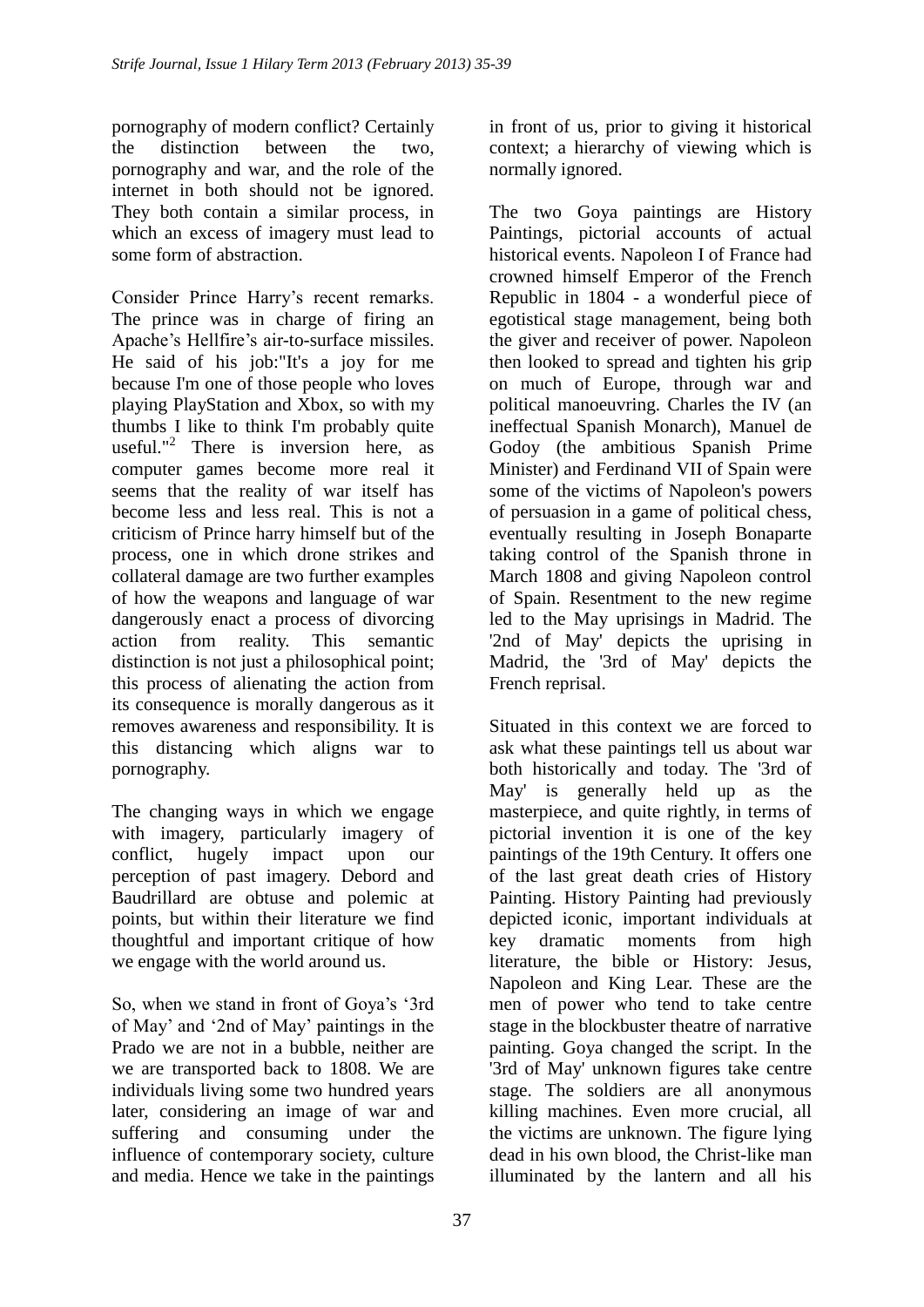accomplices, all nameless. The power of this is incredible, for the character is both an individual but also a symbol for everyone, there is both a specificity and a universality to his plight. It revolutionises the way such images can work and it is a device that Gericault, Courbet and Manet would all use in their key paintings of the 19th Century. The role is more than just a formal one, it has the impact of shifting the moral agenda of storytelling in painting, it declares that the histories and stories of everyman are as important, dramatic and worthy of our time, attention and pathos, as those of the figures of power who had previously dominated most forms of History Painting.

What could be more relevant to the conflicts of today than this. In 2011, The Times made 'The Protestor' the person of the year. In December 2010 Mohamed Bouazizi, a street vendor in Tunisia, set himself on fire in protest at the increasingly draconian restrictions of the state and the abuses of local municipal officers. This sparked an uprising, and it sparked the Arab Spring, a movement that saw the citizens of countries like Tunisia, Egypt, Libya and Syria stand up in protest and eventually revolt against the state. The subsequent reprisals, particularly in Syria, contain the plight of the unknown individual as the central tragedy. An official estimate of 60,000 killed in Syria at the time of writing, inmates routinely raped as sexual abuse is used as a weapon of war, and two million people displaced, forced to leave their homes and become refugees in neighbouring countries.<sup>3</sup> Goya"s image, with its emphasis on the plight of the unknown individual, is particular pertinent in this respect. And Syria is not unique, the Congo and Palestine are just two other examples of conflicts in which war attacks and destabilises the identity of entire communities.

Goya"s masterpiece is not morally

flawless. It perpetuates one of the great myths that war is binary. In the '3rd of May' it is very clear who the enemy and the victims are. The entire painting is split into two clear realms. On the left the victims, on the right the enemy. The light and shadow dramatically cast by the lantern provide a fairly predictable device to remind us of who the good guys and who the bad guys are.

War is almost exclusively depicted in these binary terms. Look at the post 9/11 dialogue of President Bush and Tony Blair, entirely built on an *us* and *them* structure, of good and evil, dangerously sounding as black and white as a crusade. The reality of the subsequent conflicts was anything but simplistic, with the invasions in Iraq and Afghanistan about far more than bringing the perpetrators of 9/11 to justice. Politically and ethically a whole array of views can be held on American and British foreign policy post 9/11, but any of those views that present the situation as anything other than a fragmented web of players is both inaccurate and simplistic. The same is true of the current situation in Syria. It is not heroic rebel fighters versus the evil puppet master Assad. It has descended into something far more dangerous and complex with an array of competing factions, all with different agendas.

For artists and politicians to present us with depictions of war which are simplistic and binary in their format is disingenuous and dangers. For the great tragedy of war is that it enacts entropy on humanity, reducing us to chaos.

This takes us back to 'Guernica', a work that represents the horror of the chaos of war. 'Guernica' might depict a specific event, namely the bombing of the Basque village of Guernica by German and Italian warplanes during the Spanish Civil War. It is a work that transcends specifics, as time and space are unsettled. Except for the light bulb, there are no historical signifiers.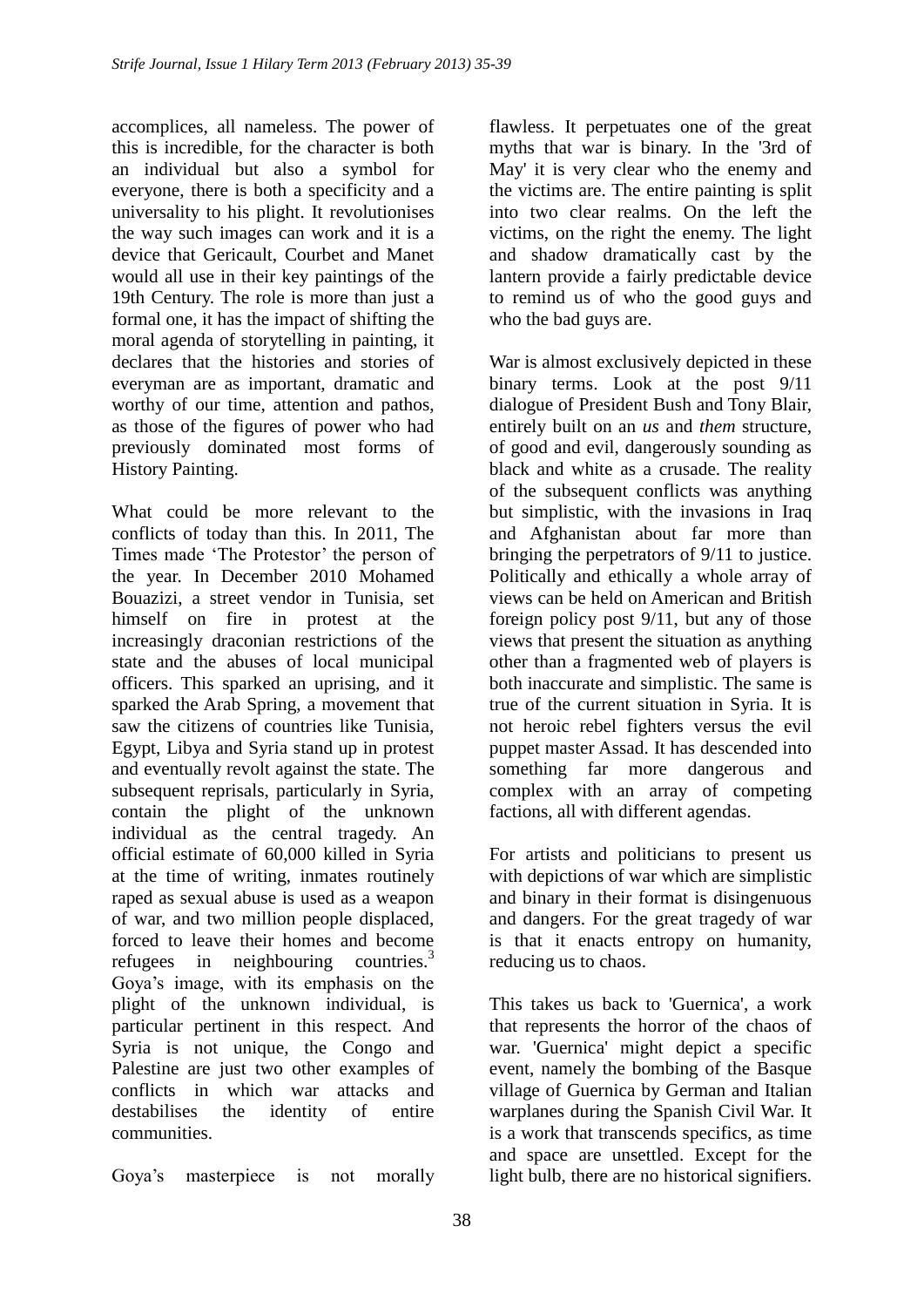A mother, her head lopped sideways on her boneless neck as she tongues a howl to nothingness, holding her baby in her arms - a secular 'Pietà'. Hands and feet dance rhythmically across the page and the narrative of figures in space is not immediately apparent. A horse spins and screams, a floating head enters through a window and another skyward howling figure descends into a hole. The architecture of the picture, with a sprinkling of domesticated windows, doors and tiles, harks back to the shifting and fragmented space of Picasso's earlier analytical Cubist paintings. This is the reality of war, the safety of domesticity descending through a process of destruction into an almost abstract mess, the illusion of reality and humanity almost totally lost.

One of Picasso's many quoted remarks is: "When I was their age, I could draw like Raphael, but it took me a lifetime to learn to draw like them". This is the power of 'Guernica', it captures some of the energy of children"s drawings. On the day of writing (January 14th 2013) The Times newspaper published drawings by child refugees from Syria. Martin Fletcher writes a piece that describes how Safa Faki, a young art graduate from Aleppo, had given children in a camp in Atmeh pens and paper.<sup>4</sup> She gave the children no training or guidance and just told them to draw what you want. The vast majority depict images of war, often featuring crude drawings of houses and families under attack by gun fire, helicopters and fire. The images reminded me of another series of drawings I had seen a few years earlier from the war in Darfur.<sup>5</sup> There is one image that I will never forget. Drawn in a graph paper notebook, reminding me of primary school maths, it depicts a multitude of horses and camels, often with multiple legs, with men sat facing backwards and forwards indiscriminatingly firing bullets across the

gridded surface. There is something about the gridding, a symbol of order and control, against the flowing, random composition of a child"s drawing which makes it an incredibly powerful image. In another, houses mount up across the vertical of the picture and are then coloured over in a thick red crayon, as if fire is consuming the entire community. Another of the Darfur drawings show a curved path heading towards a village. The villagers, seemingly all children and women, are gathered in a cluster as the soldiers fire a stream of bullets into the group. It takes us back to Goya"s '3rd of May', the horror of a group of figures gathered together to be then shot by a group of anonymous soldiers. Yet the image goes a step further, for the victims are as anonymous as the soldiers. Goya makes the victim heroic, by giving him a status. The child from Darfur shows the more brutal reality of war, the fact that most victims are, to the world that witnesses war from the outside, unknown.

What makes these images so powerful is that they are primary source documents, depicting the horrors of war without the neutralising impact of modern media. A child"s drawing is surely for all of us, one of the key iconographic signifiers of home. Any parent takes far more pride in the numerous painted hand prints and crayon family portraits that their children do than any paintings they might own by a professional artist. As such, a child"s drawing reminds us of family and of home. To see the safety and happiness of such imagery polluted by the stain of blood, a chaos of bullets or the stench of death is to set up a significant juxtaposition, and one which can"t fail but to have an emotive impact. They are images which show us that war has polluted a community, ripped apart homes and destroyed families. These are images in which innocent children are screaming out to us "Yo lo vi".